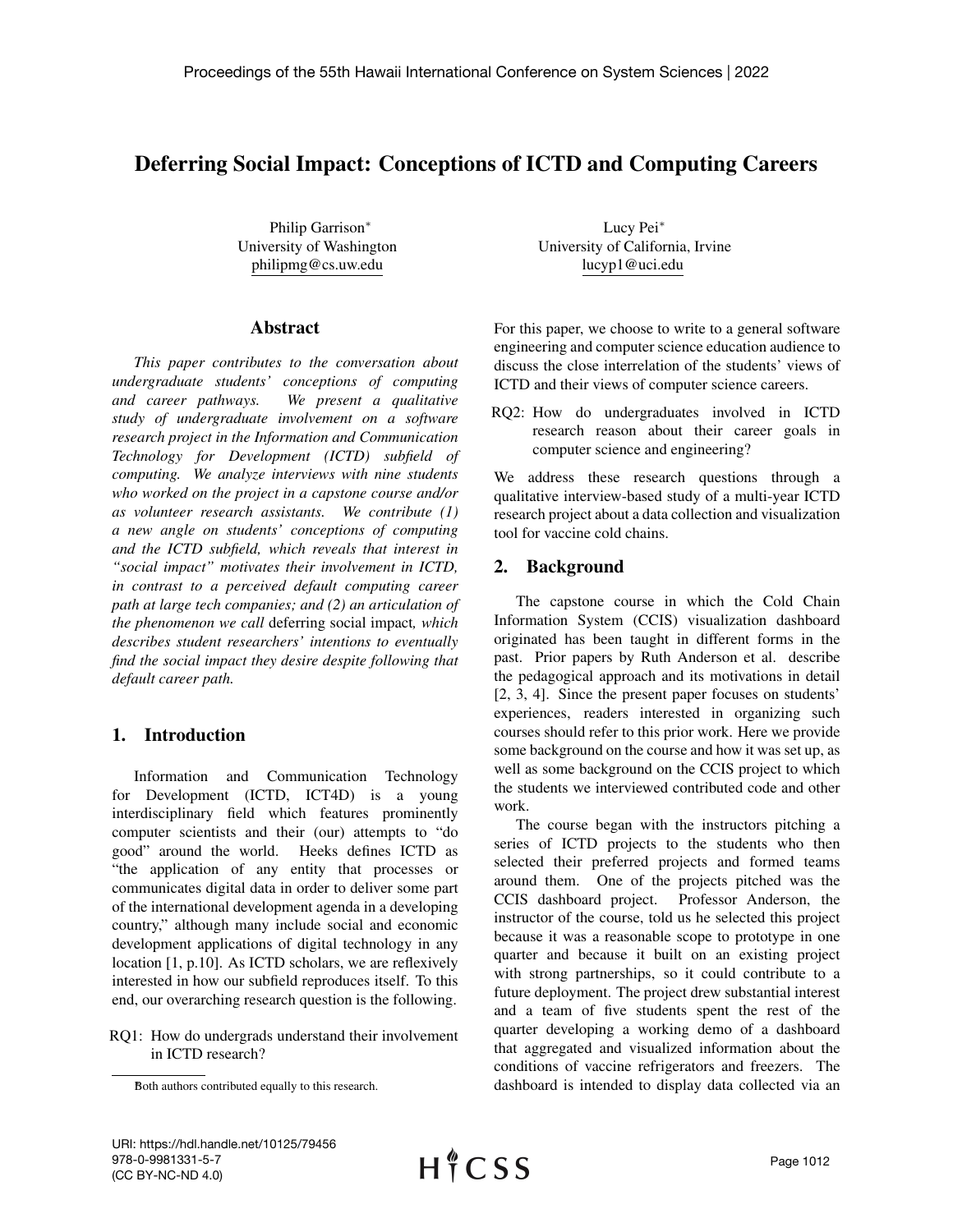Android application developed by others in the research group (the capstone focused on the visualization dashboard, two of the students involved later contributed to the data collection side of the project).

Rather than focusing on familiarity with ICTD as a field, the learning objectives of the capstone focused on teamwork and software engineering. Students learned about the global health domain and background on ICTD and vaccines during the first weeks, mainly in order to motivate their engineering work. Instructors met with each team weekly, but did not help directly with programming. At the end of the quarter the students produced a demo (presenting a demo was a learning objective of the course) and were subsequently invited back as volunteer research assistants. Other undergraduates joined the project under Professor Anderson's guidance. The students contributed to a paper on the design of CCIS, including the visualization dashboard, and work on the dashboard is continuing [5].

# 3. Related Work

Our research questions are informed by prior studies of conceptions of CS. The roles, images, and stereotypes of computer scientists have been discussed in a significant body of literature. The early work on conceptions of CS highlighted problematic stereotypes of computing as masculine and anti-social, while recent research has sought to understand students' nuanced conceptions of the field and their place in it. Martin's early work, for instance, asked students to "draw a computer scientist," and their students in introductory courses uniformly drew nerdy men, while a small handful of students doing CS research went firmly against that trend [6]. Similarly, Carter's survey of 836 high school students highlighted a common image of computing as sitting in front of a computer and programming [7]. Another study of 133 students' biographies about computing describes in detail the differences between students who see them selves as "insiders" in CS and as "designers" of computing technology, on the one hand, and those who position themselves as "outsiders" and "users" on the other [8].

More recently, Hewner's study of 37 Georgia Tech students and advisors described three conceptions of CS: the first focuses on theory and mathematics, the second on programming, and the third on interdisciplinarity and "a wide variety of applications." Hewner further argues that the students' conceptions of CS lacked detail and showed confusion about curricular choices [9]. Additional studies have investigated the relationship between students' conceptions of CS and their degree choices [10, 11] or attitudes toward programming [12].

We note the gap that student conceptions of the subfield of ICTD has not yet been explored, though ICTD curricula have [2, 3, 4].

Our study's aim to explore how undergrads understand their involvement in ICTD research also builds upon prior work that has studied service learning and the value of social good in broadening participation in computer science education. Both the ICTD capstone and the undergraduate research work are strategies for deeply involving students in computing for social good through service learning. Prior work in computer science education asserts the value of computing for social good in CS curricula. For instance, Goldweber et al. recommend "motivating computer science students by adding the context of social good to introductory computing assignments" to "exploit the finding that students' desire to have a positive societal impact is a strong determinant regarding their selection of a major" [13]. This claim that computing for social good can make CS more appealing to diverse groups of students has been taken up in the CS education literature [14, 15, e.g.]. Notably, Sax et al. conclude from a logistic regression of long-term national US survey data that "women's relatively stronger social activist orientation serves as one of the key explanations for the gender gap in computing," which they interpret to mean that "efforts to attract women to computer science will need to highlight the ways in which the field positively impacts communities—locally and globally" [16]. With such significant expectations for the role of computing for social good, it is crucial to understand in detail students' experiences of "CSG-Ed [CS Education for Social Goodl endeavors."

Such calls in the literature have been reflected in course offerings for CS undergraduates. ICTD courses are offered at the undergraduate level in a number of CS departments, and CS courses based on a service learning model are also not uncommon. Leidig et al. describe one such CS capstone, emphasizing project management skills (e.g., requirement gathering, project scoping, communicating timelines) as key learning objectives [17, 18]. Buckley et al. describe a software engineering capstone using "socially relevant" projects; they emphasize how effectively the chosen projects motivated their students [14]. The most in-depth way to include computing for social good in CS curricula has been through capstone courses. In a mechanical engineering context, Shekar investigated students' perspectives on and understanding of humanitarian engineering. Based on a feedback survey at the end of their course, Shekar argues that their students expanded their views of the role of engineers [19]. Hislop et al. provide valuable survey data about Humanitarian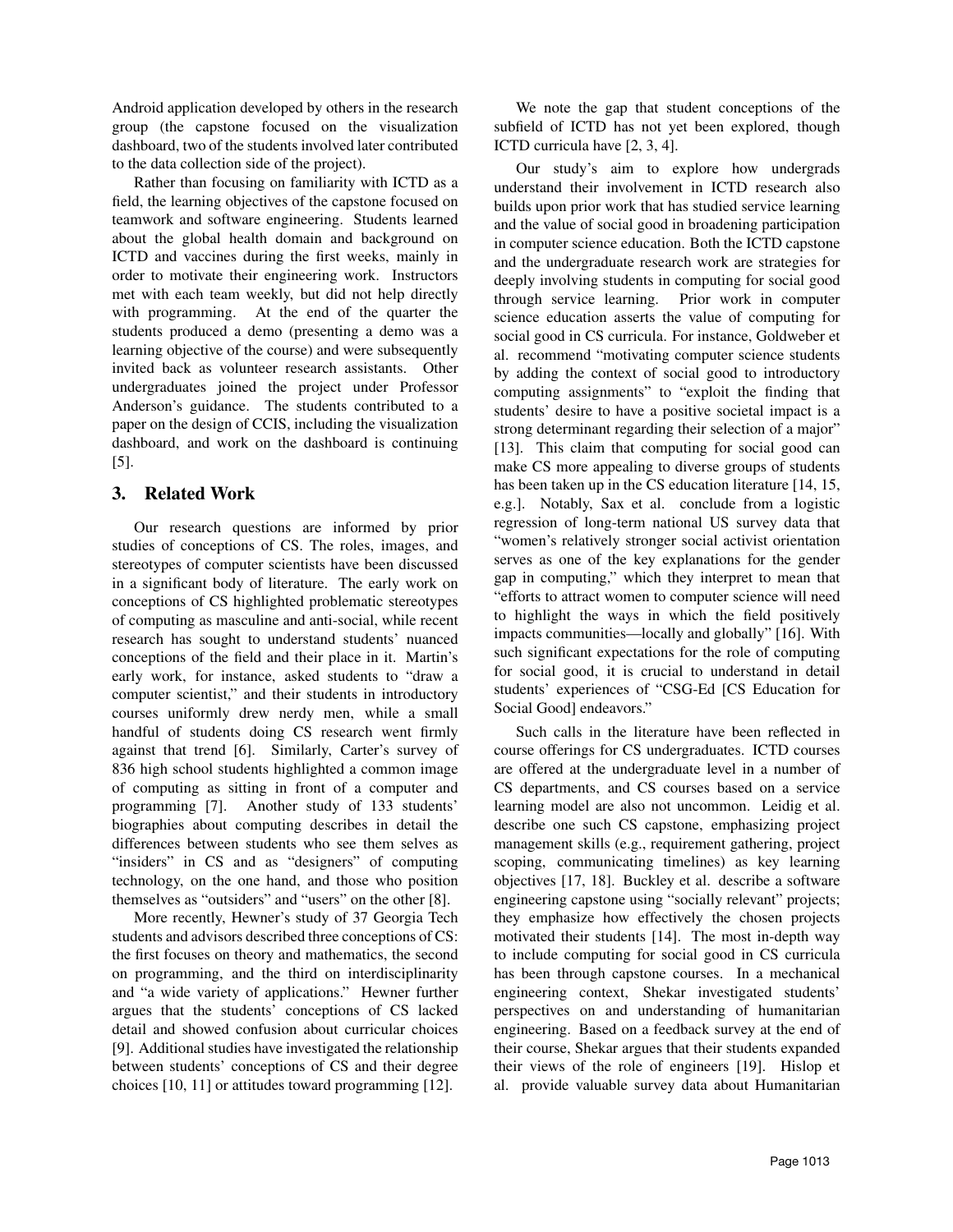Free and Open Source projects in software engineering courses across six institutions, finding a positive effect on student learning and motivation/interest [20]. The survey method however does not reveal what students' participation in the course means to them. Building on these arguments, our study addresses the gap in empirical understandings of CSG-Ed courses from the perspective of students, locating ICTD as an example of CSG.

Theoretically, we build on the *career funneling* concept developed by Binder et al. Based on interviews with students at Harvard and Stanford, they define career funneling as the process by which "student cultures and campus structures steer large portions of anxious and uncertain students into high-wealth, high-status occupational sectors," specifically finance, consulting, and "high-tech jobs" [21]. Their analysis revealed several mechanisms by which students learn to value a narrow set of careers: the low knowledge of career possibilities that undergraduates possess when they enter college; the competitive drive at recruitment season when certain industries dominate career fairs and on-campus interviewing; and the internalized and reinforced social pressure to attain a career worthy of one's elite degree. All of these work together to rule out other careers as worthy of pursuit.

In the CS context, Cui identified a career funneling pattern into a small set of "Big Tech" companies, "including but not limited to Google, Facebook, Apple, Microsoft, and Amazon" [22]. Cui argues that the process happens implicitly, as a common-sense default path, rather than as a specific conscious decision [22].

The connection between student conceptions of CS and their subsequent career pathways, especially those around social impact careers, is understudied. Our study refines the theory proposed in these papers and illustrates one way in which the theory plays out in the context of social impact careers and CS undergrads.

## 4. Methods

Overall, our study design—including the choice of interviewees, the interview method, and the data analysis—uses an interpretivist, constructivist approach [23]. The data for this study focuses on interviews with affiliates of the CCIS project. The CCIS project is a useful case to study because it seems successful on a number of factors: students have chosen to continue participating for multiple quarters, they are generally quite enthusiastic about the project, and their contributions are directly enabling deployment of the system nationally in Uganda. We interviewed every student who was working on the CCIS project during Summer 2020, as well as all five students from the

2019 capstone course who worked on the project (nine students total). To supplement this data, we also interviewed the instructor and graduate teaching assistant from the capstone course.

Interviews were conducted by both authors together in Summer 2020. Though this was a full year after the capstone concluded, all five of the students from the capstone continued with the project until at least Fall 2019, with one continuing through Summer 2020. The five capstone students had graduated by the time of our interviews and were on their way to full-time software jobs; the four other research assistants are still UW students. More details on the interviewees is in Table 1. Because our data collection is a year removed from the capstone course itself, we report on students' involvement in the CCIS project as a whole, including the significant work that came after the capstone.

Interviews were semi-structured with open-ended questions about their experience, approximately 30-60 minutes. We opened each interview by broadly asking each participant, "Tell us about your involvement in the cold chain project?" Then we followed up by asking how students came to be involved in the project, what they got out of it, the challenges they faced, critiques they may have had of the project, and their thoughts on ICTD and development, which often became discussions about "social good" in computing. We also asked students if they felt their views of CS had changed as a result of being involved in ICTD. The data used in this paper are a subset of the data for our larger project, an in-depth study of all the stakeholders in the CCIS project, both at the University of Washington (UW) and beyond. We use pseudonyms for all participants.

After fully transcribing interviews, we analyzed the interview transcripts through collaborative open coding based on in-depth discussions about each paragraph of each transcript, focusing on our research questions about conceptions of ICTD and computing careers. For example, codes included, "baseline is working at a tech company," "shared values with other students," and "adoption is success." Quotes are edited to remove repeated words and filler words (e.g., "like"). Through our detailed discussions, we identified patterns in narratives, justifications, assumptions, and word choice across individual codes. We used these patterns to synthesize the argument presented in this paper, including the development of the concept "deferring social impact." Our interpretive stance was to treat interviewees' statements as true accounts of their experience and seek multiple perspectives. Our goal is first to present an empirical account faithful to our participants, and second to reflect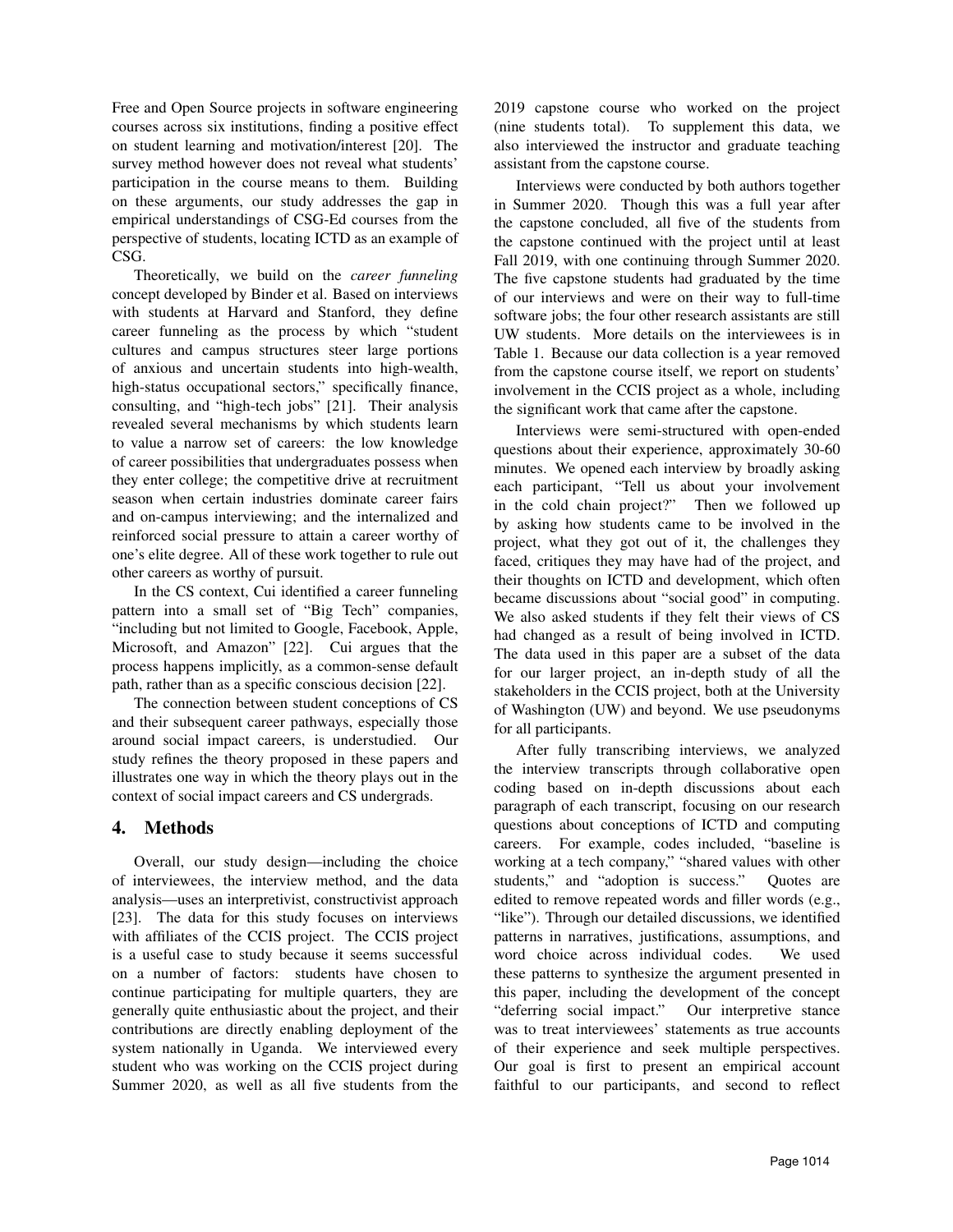on how undergraduates conceptualize CS and ICTD. Throughout the paper, we use the terms "social good" and "impact" because these are the terms in which students understand their work.

4.0.1. Author positionality These interviews were particular sorts of conversations conducted over the internet during a global pandemic. Like any conversation, the interviews were indelibly shaped by the relationships between the interviewees and interviewers. We account for the conditions under which our interviews were conducted in pursuit of feminist objectivity. Feminist objectivity asserts that *all* knowledge is situated and advocates for the contextualization of knowledge rather than the denial of its constructedness [24]. The following positionality statement contextualizes our knowledge claims.

Years ago, both authors were exposed to ICTD through a project-based undergraduate computer science course, in a manner similar to our interviewees. Our experiences with ICTD are necessarily part of our interpretation of the data. Philip is also a research assistant on the CCIS project, though he was not involved until after the completion of the capstone course. We were wary that this position may make participants more inclined to present their experiences in a positive light, so Lucy asked direct questions about students' concerns with the project and their work on it. The instructor of the capstone is Philip's PhD advisor. Lucy is based in a separate university and unaffiliated with CCIS. For our analysis, these are valuable complementary positions: Philip's context and relationships to participants ease understanding of the data, while Lucy brings an outsider perspective.

# 5. Findings

Our findings first discuss the students' conceptions of CS and ICTD. We find a trend that students believe ICTD work has social impact, in contrast to mainstream CS, which they associate with large tech companies and for-profit motivations. Students also reflected that much of their CS curriculum did not expose them to ICTD or social impact applications of CS. The second section of our findings focuses on the students' anticipated career paths. Most students took or planned to take jobs as programmers at large tech companies. Some students planned to defer the social impact they desire by leaving such jobs later, while others hope to find a way to contribute to social impact within industry. The students who wanted to center social impact in their careers considered going into academia since it seemed the most feasible path to continue to do so. These findings are of interest to software engineering and computing

educators since they raise questions about how and why we include computing for social good in our curricula.

#### 5.1. Conceptions of ICTD and CS

Our interviews found that students had common conceptions of the field of CS. Students associated CS with gaming, innovation, and industry jobs as programmers, affirming prior findings [7]. They contrasted these with social impact and ICTD. Behind this conception of CS as affiliated with gaming and industry is a critique voiced by some of the students that CS is oriented to profit and service to the wealthy. Some students put it more mildly by noting the difference between technology developed for people who "need" it and products for resource-rich users. The students noted that the path through their undergraduate education does not make social applications of computing an obvious component of CS, and that they had to seek out opportunities to become involved in ICTD, which "opened their eyes" to a broader conception of CS.

5.1.1. Contrasting conceptions of CS and ICTD When students reflected on how their views of CS were impacted by their involvement in the cold chain project, some students described prior conceptions of CS as associated with gaming, innovation, and automation. For example, Kushal says,

I remember, you know, just [thinking] like, oh, CS, I can make this game. We can write the cool script and automate things and everything. But I never really thought about [CS] from the perspective of how you can actually make someone else's life better by just using the technology that you have available to you.

In characterizing their experiences with ICTD, students explicitly used industry programming jobs as a foil. As Shen Wen says,

It's not like industry because compared to my previous internship experience [it's] kind of different from this one because for this we kind of work for social good. . . An ordinary computer science path will be after [you] graduated, you will be working like a software developer.

Ramita similarly positioned her experience with the cold chain project in contrast to her past schoolwork and internships.

Our findings reveal a pattern in which students see their conceptions of CS in general as a foil to their understanding of ICTD. Associating CS with games, automation, and software development careers confirms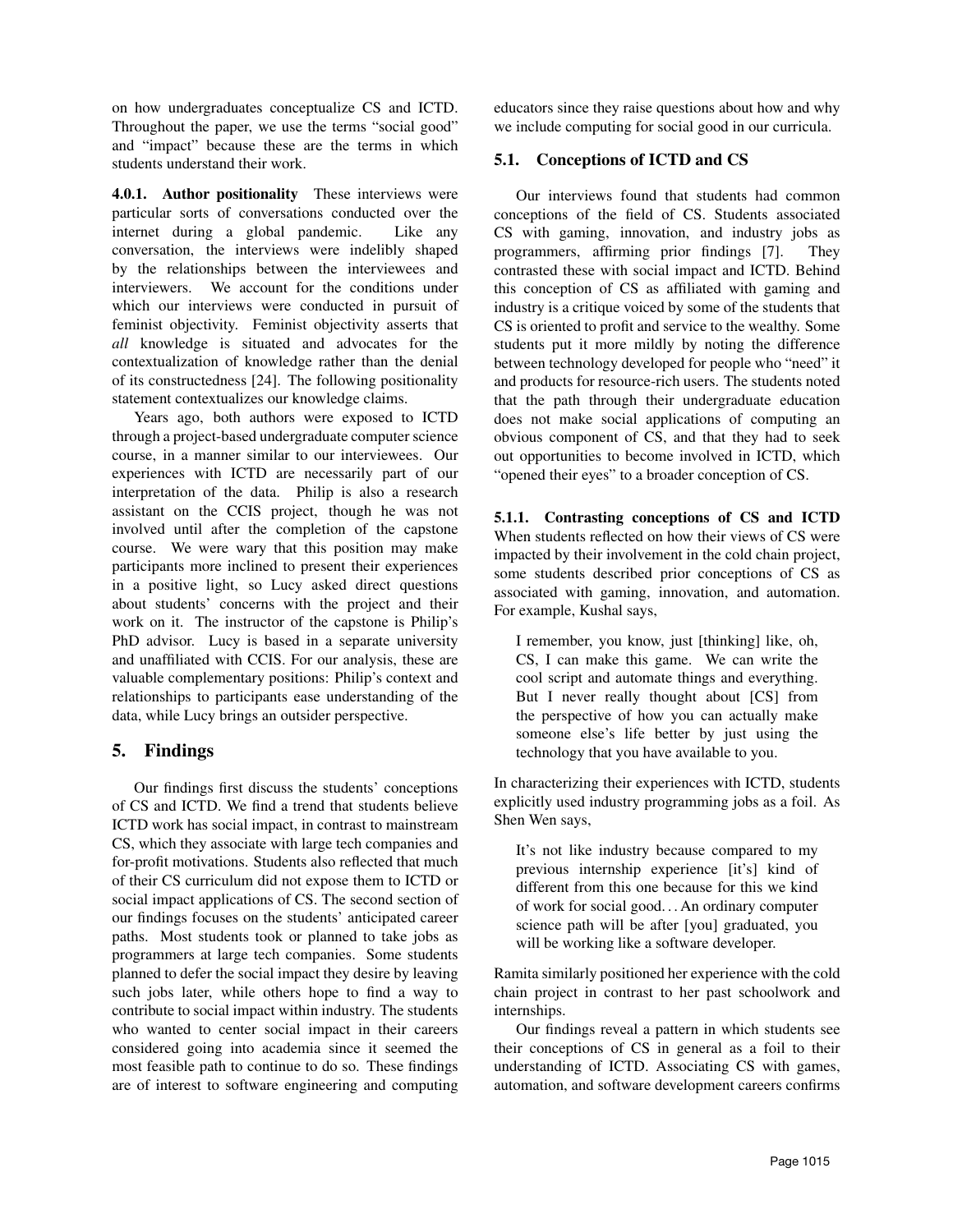| <b>Name</b> | <b>Pronouns</b> | Year in program (as of Fall 2020)          | Took the capstone? |
|-------------|-----------------|--------------------------------------------|--------------------|
| Amy         | she/her         | Graduated                                  | Spring 2019        |
| Shen Wen    | she/her         | Graduated                                  | Spring 2019        |
| Sam         | she/her         | Graduated                                  | Spring 2019        |
| Deepak      | he/him          | Graduated                                  | Spring 2019        |
| Joe         | he/him          | Graduated                                  | Spring 2019        |
| Priya       | she/her         | 2nd year                                   | N <sub>0</sub>     |
| Ramita      | she/her         | 2nd year                                   | N <sub>0</sub>     |
| Kushal      | he/him          | 2nd year                                   | N <sub>0</sub>     |
| Katie       | she/her         | 5th year Masters' (Electrical Engineering) | N <sub>0</sub>     |

Table 1. Interviewees' pronouns, year in program, and involvement in the 2019 capstone course

prior work, and the consistency with which students related CS and ICTD as contrary rather than hierarchical or compatible is a novel finding from this study.

5.1.2. Critiquing profit orientation of CS Some students emphasized that ICTD work does not fit the for-profit orientation they see as dominant in CS. Katie shared her view of the dominant values of CS when she explained how she had come to find ICTD after considering dropping out of engineering.

I was considering if I should drop out of engineering, because everybody's so into making the next biggest thing to become richer. . . to me it's unimportant, things to make the world better for people who are rich. And I'm like, oh, maybe I should just not do this because I don't think my values align with the work that I'm doing.

Katie is negotiating the tension between her critical analysis of computing and her participation in the field. Joe shared a similar sentiment when we asked about his thoughts on ICTD.

Well, at least among my peers in UW, a lot of people in UW, when they do computer science, it's always for profit. Money, because all these big tech companies in Seattle give six figure jobs for new grads. It's very tempting to just take it, they're like, "I don't even need to get promoted. I'm already getting 6 figures." Well, when you work for a nonprofit organization or like what we're doing, we're doing it for free. It's not rewarding in a physical sense, like you don't get money. You're putting time to something that's not going to pay you. . . it's very hard for someone to choose getting paid very little. . . So I think this kind of software and helping, building technology for these kind of problems that no one wants to help because you can't profit from it.

Some students acknowledged that working on enterprise projects could still potentially affect some people's lives for the better. But they contrasted the kind of impact that one would have shipping code for a tech giant that serves well-resourced groups with the impact one could have working on ICTD projects for people who "need" the results. Amy elaborated this perspective when sharing her thoughts on ICTD.

. . . people are doing these projects to make the world better in places that are not just our community. So I'm happy I was able to contribute to something that is not just like cloud storage for people that need more storage and stuff even though that's really cool. But it's also just the different audience and not making an impact in, to every—to lots of people.

While not denying the impact that mainstream software development careers can have, students voiced a critique that such careers only served wealthy consumers. Such critique is important for CS educators to understand and grapple with in the pursuit of a robust and diverse experience of CS undergraduate education.

5.1.3. Discovering ICTD Students noted that this default conception of CS as associated with programming jobs in industry and gaming-oriented innovation was not unsettled by the standard courses and requirements of the CS curriculum. Kushal pointed out that his extracurricular choices to be involved in social impact hackathons helped him to discover the world of ICTD.

I think it really opened my eyes, opened my eyes to this other side, of CS, that I did not know. But my formal education, I don't think it... exposes us in such a way that we actually think about those things. I guess it was the choices that I made along the way.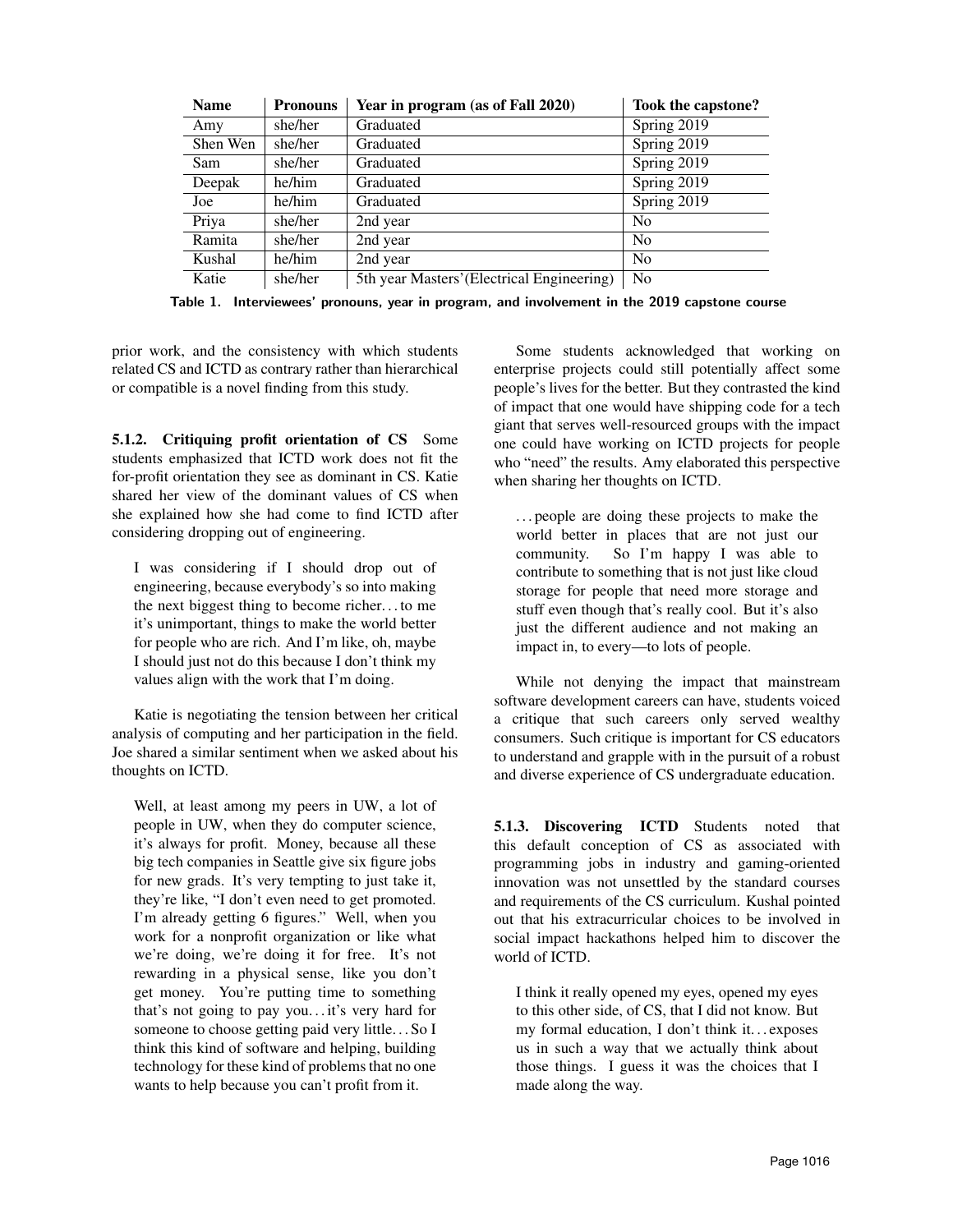Deepak also uses the language of "eye-opening" to describe his experience with ICTD, contrasting it to the "tech bubble" where resource-rich CS students do not have many opportunities to consider how the "rest of the world" functions.

I feel like people should go through that. Even working with non-profits, they just give you that kind of experience where you get out of the tech bubble a little bit and you're just like, oh, my God. Like the rest of the world doesn't function how we think it functions, which is eye opening to some extent. And it's important to consider even when you're in that tech bubble.

Katie, an electrical engineering major who had considered leaving engineering altogether, only found out about ICTD through the instructor of one of her introductory programming classes, when she had lamented to him the misalignment of her values with what she saw as the dominant values of the field.

And then he was like, honestly, you are like completely wrong. There is work out there within CS or electrical engineering and engineering in general that work for global good. And he told me about ICTD.

For Katie, the mainstream view of CS/electrical engineering was demotivating, but the possibility of global good work led her to stick with it. Katie's trajectory parallels that of a high school student featured in a recent case study [25]. The high school student initially viewed her activist political identity as incompatible with the values of CS and "unfeeling oppressive corporations." However, like Katie, she saw her activist identity as more compatible with CS after engagement with technology-for-social-good projects.

Students who use programming or gaming to characterize their prior conception of CS align with prior literature. However, the critical position that CS in general is *not* associated with social impact but rather with earning money by serving the wealthy is less documented in prior research. This finding enriches our understanding of why students might leave computer science (or, in Katie's case, electrical engineering). Students who feel this way may provide some explanation for the statistical finding of Sax et al. that social activist values are a strong predictor of not majoring in computer science [16]; future research could try to understand the shape of such values in more detail. Despite the capacity of ICTD to help students with social activist values continue in computing majors, students are not initially aware of the subfield. This aligns with Hewner's broader finding that undergraduates often are unaware of subfields of CS [9].

## 5.2. Deferring social impact

Students told us they would take or had already taken a corporate tech job but had concerns about how they would feel having chosen a path that does not center social impact. Several students were hopeful that their computing work could continue to serve a diverse global audience in the future. These students planned to establish more skills and/or financial resources first. Though the students generally saw corporate jobs as incompatible with social impact, one student asserted that he had continued on the social impact path at such a job where he got to work on pro bono projects. Two students who expressed tension between social impact and industry careers considered going to graduate school since they saw academia as the only way to continue to center social impact in their work. We propose the concept of *deferring social impact* to describe this phenomenon in our data.

5.2.1. Ambivalence about career choice When we asked students about whether they planned to continue to be involved in ICTD, almost all of the students shared that they planned to work at a large tech company as their first job after graduation. Students felt ambivalence about this career path, expressing concerns about feeling a lack of fulfillment since they believed industry jobs would not allow for the kind of social impact they appreciated about ICTD work. Amy's reflections on her career plans capture this ambivalence.

I don't know. I'd like to [continue doing ICTD]. At the career fair there seemed like there were some companies that had an option like that [referring to social impact], but most of them were more like not that. If the opportunity arises, I think that'd be really cool. I don't know, I'm just starting my career. So we'll see where it takes me for a little bit. I was a little worried about computer science being not fulfilling and feel[ing] like I'm not, like I wouldn't be giving back. So I think if I start to feel like that, I might try and return, see what's out there.

Amy highlights the central role of the career fair in her decision making, which aligns with the career funneling theory. At the time of our interview, Amy had just graduated and accepted a full-time job offer from a large tech company.

The explanation proposed by the career funneling theory suggests one plausible interpretation of Amy's ambivalence—that she ended up in a Big Tech job not because it was what she was most excited about but because of the structure and norms of job seeking at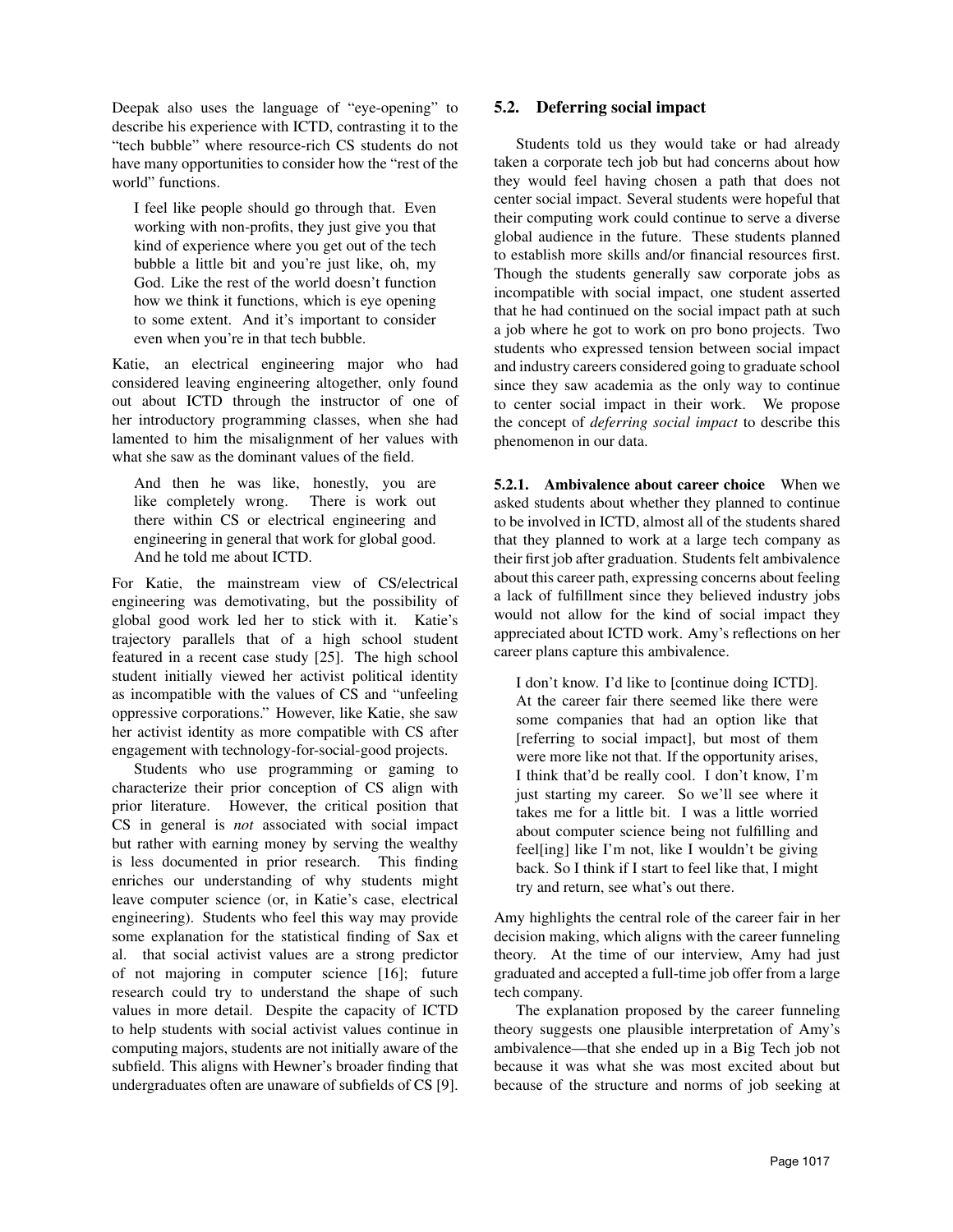UW. Similarly, Kushal told us that he wanted to have an industry job even though he also hopes to continue to be involved with ICTD work.

I think at least part of me would be involved [with ICTD] in some or the other way. I do want to go to industry and see what's in the industry. I haven't had my first proper exposure to the industry yet. So I am planning to take a sneak peek and see what's happening out there. But other than that I feel like even if I do go in that direction, I still will at least, a part of me, in some way or the other, would be involved with trying to get the best out of technology for other people.

Kushal's reasoning for seeking a Big Tech job is more explicit, but his belief that one should have a "proper exposure to the industry" indicates that that career path is a default.

5.2.2. The timing of social impact To manage her concerns about her upcoming job "being not fulfilling," Amy articulated a long-term strategy in which she may try to find other jobs that better match her values, to "see what's out there." In a similar vein, Katie reflected on advice she received about her potential career paths to defer her interest in technology and global health.

I wonder what the best would be in the end, whether it's more appropriate to go somewhere to learn more technical skills before I jump in [to ICTD]. 'Cause I think some realistic advice that people would give me who are not in this, they're like, just do that when you retire or do it when you're old.

The logic of this advice, Katie elaborated, is that in ICTD (or related fields) it is hard to get paid well and hard to get technical mentorship, so one should first accumulate those resources elsewhere.

Professor Anderson told us that he has heard such advice is often given—that one should become settled financially and also gain experience as an engineer working on large scale products. Though skills from industry may be a good way to be more effective later as an engineer doing social good, in all likelihood many of those who go to industry are not going to return to ICTD because, as Professor Anderson put it, "life takes over."

Sam saw her new Microsoft engineering job as a way to gather resources, including the institutional support of her employer (emphasis added).

I definitely see myself being involved in some way in the future, even if right now that's currently, I have a pin on it because I'm just starting my first full time engineering job at Microsoft, and yeah, which is, it's been great, but it's something where *once I start becoming more comfortable and start seeing the time and the resources, I can start pursuing and seeing where those other opportunities lie,* and maybe see how a company like Microsoft could help with it. How maybe I can be involved later or take a sabbatical.

In this way, accumulating resources is seen as a reason to defer impact. For Shen Wen, conditions of her scholarship required her to take a job at a bank in Malaysia (her home country). She wants to propose mobile banking at her company to help the unbanked, thus also planning to keep some involvement with from within industry. And she wants to eventually teach CS in Malaysia—which she identifies as a developing country—to build capacity. Sam and Shen Wen's perspectives indicate that, while they do not see social impact immediately in their careers, they hope to be able to incorporate it in the future.

5.2.3. Alternate Pathways Some students' discussion of their career paths did not fit the trend of deferring social impact. In contrast to the other eight students, Deepak saw his work at Microsoft as contributing to social impact already because he was able to get assigned to Microsoft's relatively rare projects in the public and nonprofit sectors.

I started at Microsoft and the first thing I did was look for this kind of work. And I don't know why I am so interested in it or why it's so fun for me, but it's almost something that, like, I need to do, at least for some of my time.

Though most of the students described Big Tech jobs in opposition to social impact, Deepak has found a way to do work that aligns with his values.

On the other hand, Katie and Priya shared that they were considering going into academia or pursuing a PhD as it was the most viable path they saw to centering social impact as their career. In Priya's words,

I also feel like the opportunities in this field are pretty limited as far as I know. . . . I really don't know if I would pursue a Ph.D. or a Masters or continue in a lab or continue this research or try to go into industry. So I feel like if I go down the research route, there are so many opportunities for computing in development. But if I go down the industry route, it might be difficult for me to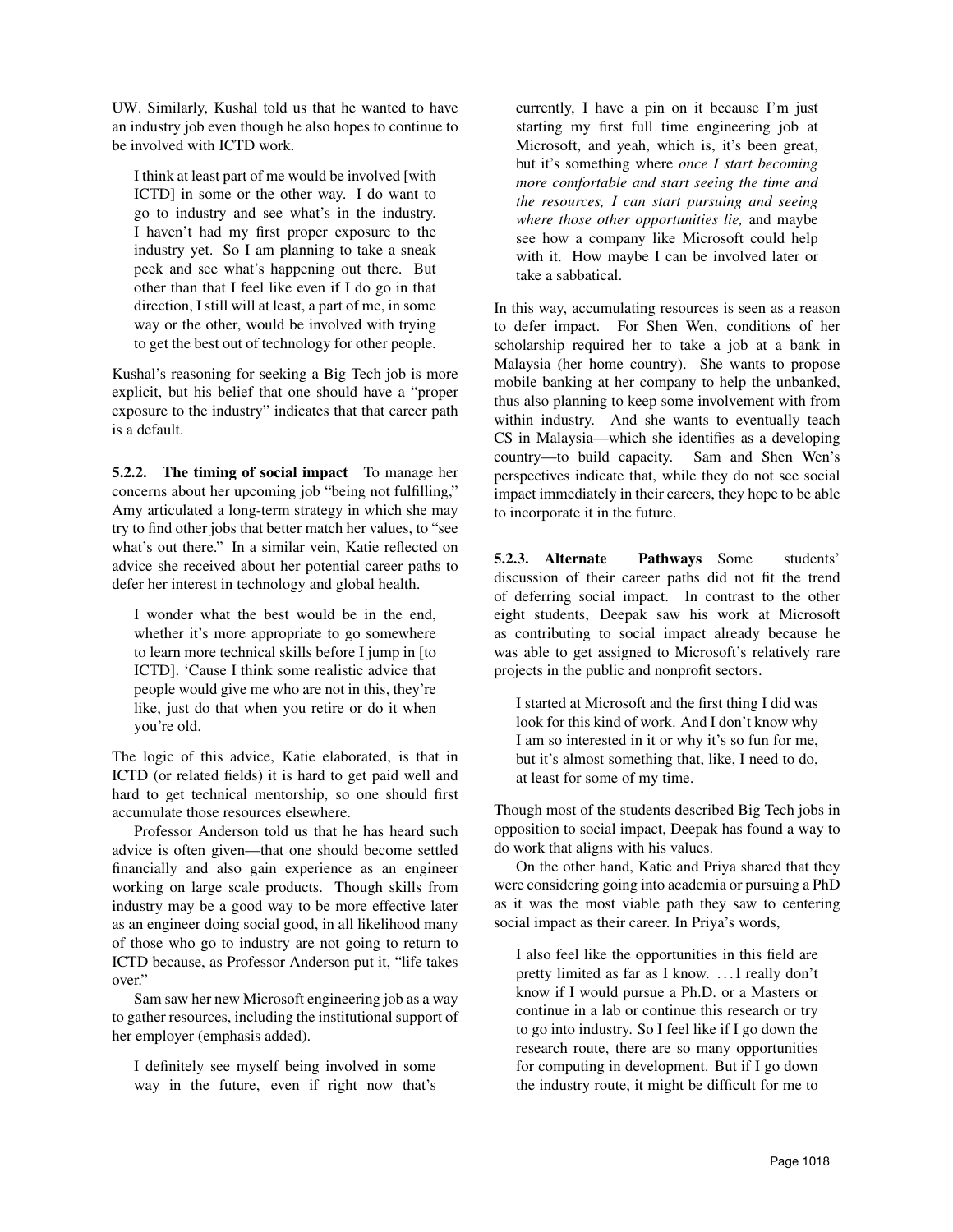continue this because I don't know if there are a lot of companies. . .

For Katie, despite the advice she received about going to industry to get money and experience, her ideal path would be to become a professor and run an interdisciplinary engineering lab focused on global health technology. To pursue that, she was considering applying for PhD programs.

Through their reflections on ICTD research involvement, students contrast their desire for social impact (which they see as being realized through ICTD work) with traditional CS jobs, yet they still take the traditional jobs through patterns of career funneling recognized in prior work. Even though most do not intend to do the social impact they desire immediately, they all hope to include (or even center) social impact in their jobs eventually. We refer to this as deferring social impact. Investigating students who instead eschew the default CS career path, Cui argues that, 'The legitimation of alternatives is a crucial step to transitioning students from reluctantly recruiting for Big Tech companies to confidently pursuing alternatives." Among students we interviewed, ICTD and related areas were described to us as valuable and interesting, but when it came to career decisions, mainstream industry jobs won out. It is one thing for alternative fields to be legitimated broadly, but legitimating specific career paths for new graduates is another.

Finally, we caution that these findings should not be read as a general fact about CS students interested in social impact, but as an interesting phenomenon among some. In contrast, when reporting on an earlier iteration of this same capstone course a decade ago, Anderson et al. stated "Several students from the course are planning to continue work in ICTD in graduate school, another accepted an ICTD-related internship" [2]. Conversely, it may be the case that some of our interviewees saw us as "doing ICTD" and therefore presented themselves as more likely to pursue social good work.

## 6. Discussion

#### 6.1. Deferral and other careers

Although they contrast social impact with mainstream engineering jobs, most students still took or planned to take jobs as programmers at large tech companies. Most students planned to defer the social impact they desire, either by leaving such jobs later or by seeking a way to contribute to positive social change within industry. The students who wanted to center social impact in their careers in the short-term saw academia as the most feasible path. We do not seek to make normative judgements about students' career choices; students with more privilege may feel less pressure to select a high-paying job. Identifying the deferring social impact phenomenon contributes an elaboration of the career funneling theory introduced by Binder et al. who traced linkages between prestige, job recruitment, and insecurity [21]. And the concept is not entirely new, even if the name is; Giridharadas's portrait of Hilary Cohen documents in detail her decision to defer her plans to contribute to social change [26].

Binder et al. [21] focus their career funneling theory on mechanisms that explain why undergraduates value a narrow set of careers as prestigious. As a follow-on to their main findings, Binder et al. note that students also deferred the career they really wanted in favor of a more prestigious first job. They note that "the belief they could later get the career they really wanted undergirded interviewees' justifications for taking jobs they felt compelled toward now—jobs that shored up prestige and kept fears of the inscrutable job market at bay." We see a similar pattern in our data, where students end up taking a job at a large tech company despite their concerns about their ability to have social impact with such careers. Our findings show students' belief that this work experience will enable them to make social impact later, since they may become more skilled at software engineering through their work experience or may have access to more resources through their affiliation with a large company.

In Peters's longitudinal study of students' participation in CS, one student shifted away from trying to combine politics and computing since "he doubts he can find a job that 'is about saving the world"' [27]. This example parallels the experiences of the students described in section 5.2.3 who are interested in going into academia to pursue ICTD-adjacent work because they do not see such a career path in industry. In Peters's analysis, students' interdisciplinary interests are marginalized and "[p]erforming an identity as a (technical) problem solver helps to fit in."

The phenomenon of students who are motivated by social impact taking mainstream jobs is also reported by Giridharadas, with a case study in the consulting industry. He tells the story of Hilary Cohen's choice to go to Goldman Sachs after graduation [26, p.22].

She considered jobs in the nonprofit sector that had been advertised on campus or online. Somehow, though, they felt risky to her. Sure, she would be cutting to the chase of making a difference, but wouldn't she be forgoing the skill-building and self-cultivation offered by the big private-sector firms? Some of the NGOs she looked at seemed to have no career plan for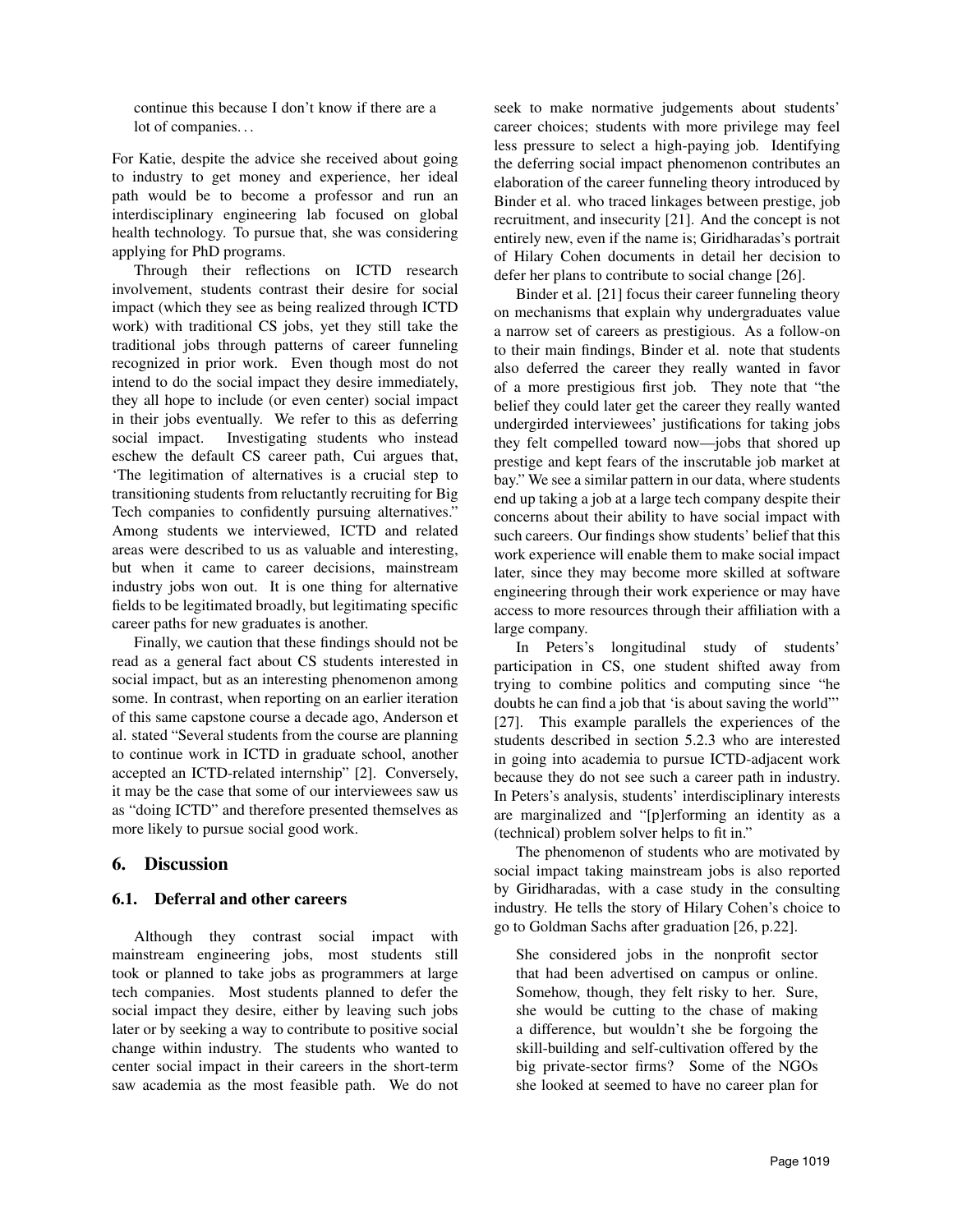a young person, no promise of a trajectory of growing responsibilities and impact.

Giridharadas goes on to dismantle the claim that training in consulting is the best way to "change the world," but the parallel in computer science is murkier: scholars disagree on whether software development skills learned in Big Tech may transfer to "social good" work.

#### 6.2. Implications for Computing Education

Amid concerns about dropping enrollments, CS educators in the mid 2000s were concerned that students were not interested in the field. Schulte and Knobelsdorf motivated their 2007 paper citing these enrollment statistics and arguing that, "When looking at students in general, we have to admit that CS has never been popular" [8]. Four years later, Lewis et al. investigated CS enrollment with similar concerns and referenced "signs of a possible turnaround" [28]. In the context of both overall enrollment concerns and computing education's persistent research focus on the gender gap in enrollment, computing for social good was presented as an antidote—a way to recruit more students to the field and appeal to more women. At UW in 2021, computer science is one of the (if not *the*) most prestigious and in-demand majors. Our data show that in this case many students reported that the involvement in ICTD research transformed (positively) their thinking about CS. Anecdotally, it seems that as a whole CS majors at UW are more likely to focus on Big Tech jobs than social impact—we hypothesize that this can be attributed to career funneling.

Sax et al. found that "social activist values" was the most statistically explanatory variable in their data for the gender gap in computing majors at the undergraduate level [16]. Our data suggest one possible explanation for this link: some students are concerned about the position of computing in global capitalism. In such students' analyses, mainstream computing focuses on serving the needs of the wealthy. This is both a new contribution to the literature on conceptions of computing and a challenge for computing education and computing as a whole. In light of the gap between students' desired social impact and their ambivalence about their career paths, as CS educators we should ask ourselves whether we teach computing for social good because we value its outcomes, or because we see it as a carrot to entice students (particularly women) into CS classrooms.

#### 7. Conclusion

In response to RQ1 (how undergraduates understand their involvement in ICTD), we find that students narrate

their involvement in terms of social impact. They describe ICTD and social impact in contrast to the default values of computing, which several students critiqued for being overly invested in profit and serving privileged ends. The default pathway of software engineering does not perturb this view of computing as serving the privileged, and students described their encounters with ICTD as "eye-opening."

In response to RQ2 (how the students reason about their career goals), we find that respondents tend to express ambivalence about their CS and software engineering career choices. All of the students expressed the hope to continue to combine social impact and computing work, yet they often chose to take mainstream jobs at big tech companies where they were concerned about not being able to make such impact. Several students voiced a plan to defer social impact until a time at which they had more resources and skills after working at a mainstream tech company. Those who did not plan to defer social impact sought academic paths.

Our findings suggest some directions for future work. Studies on the connections between CS students' desires for social impact and career paths among other populations (e.g., other types of institutions, other countries) or over a longitudinal timespan could expand our understanding of the decision to defer social impact. Our findings demonstrate the importance of understanding the specific mechanisms of career funneling in computing, though this is currently limited to the work of Binder et al. [21] and Cui [22]. Moreover, computer science and engineering departments should be working to familiarize students with a diversity of computing careers, and future research can explore whether/how this can broaden conceptions of computing.

## Acknowledgments

For Bernardine Dias and Judith Schachter, who introduced us to ICTD and qualitative research methods. Many thanks to all of our participants for their contributions and to the anonymous reviewers for their feedback.

#### References

- [1] R. Heeks, *Information and Communication Technology for Development*. Abingdon, UK: Routledge, 2018.
- [2] R. J. Anderson, R. E. Anderson, G. Borriello, and J. Pal, "An approach to integrating ictd projects into an undergraduate curriculum," in *Proceedings of the 41st ACM technical symposium on Computer science education*, pp. 529–533, 2010.